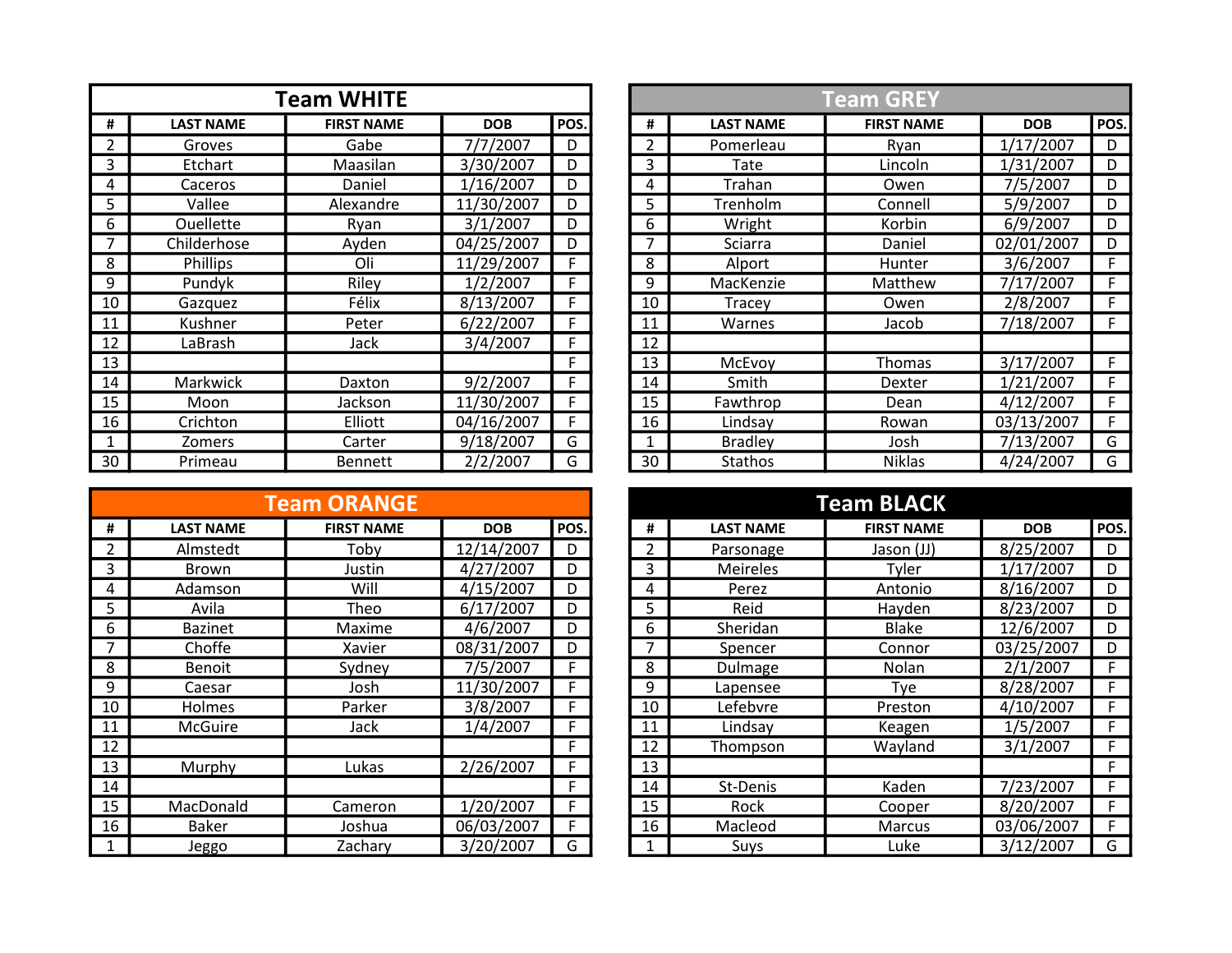| 30 | Lu               | Justen            | 11/1/2007  | G    | 30 | Holmes           | Ashton            | 10/17/2007          | G   |
|----|------------------|-------------------|------------|------|----|------------------|-------------------|---------------------|-----|
|    |                  | <b>Team RED</b>   |            |      |    |                  | <b>Team BLUE</b>  |                     |     |
| #  | <b>LAST NAME</b> | <b>FIRST NAME</b> | <b>DOB</b> | POS. | #  | <b>LAST NAME</b> | <b>FIRST NAME</b> | <b>DOB</b>          | PO: |
|    | MacLeod          | Justin            | 7/4/2007   | D    | 2  | Mayhew           | Riley             | 7/18/2007           | D   |
| 3  | Haché            | Roman             | 4/2/2007   | D    | 3  | McGregor         | Will              | 7/7/2007            | D   |
| 4  | Desjardins       | Justin            | 1/6/2007   | D    | 4  | Traynor          | Owen              | 1/3/2007            | D   |
| 5  | Hiel             | <b>Ben</b>        | 6/11/2007  | D    | 5  | McArthur         | Reed              | 7/6/2007            | D   |
| 6  | Hudon            | Christopher       | 7/5/2007   | D    | 6  | Minion           | Ryder             | 4/14/2007           | D   |
|    | <b>Blais</b>     | Hogan             | 11/17/2007 | D    |    | Leaky            | Jory              | 09/24/2007          | D   |
| 8  | Cesario          | Stefano           | 3/15/2007  | F    | 8  | Collins-Williams | John              | 3/10/2007           |     |
| 9  | Dion             | Zachary           | 11/6/2007  |      | 9  | <b>Epps</b>      | Nathan            | $\sqrt{8}/22/2007$  |     |
| 10 | Echlin           | Kiye              | 1/27/2007  |      | 10 | Faubert          | Xavier            | 11/18/2007          |     |
| 11 | Kingwell         | Shaan             | 2/7/2007   |      | 11 | Kozyra           | Ben               | 6/5/2007            |     |
| 12 |                  |                   |            |      | 12 | Neeposh          | Noah              | 6/21/2007           |     |
| 13 | Melee            | Brody             | 6/1/2007   | F    | 13 | Vennor           | Max               | 6/25/2007           |     |
| 14 | <b>Bowes</b>     | Spencer           | 9/19/2007  | F    | 14 | Poulin           | Connor            | 4/11/2007           |     |
| 15 | Osborne          | Carson            | 9/24/2007  | F    | 15 | Fetch            | Camden            | $\frac{11}{7}/2007$ |     |
| 16 | Poole Fournier   | Makail            | 1/27/2007  | F    | 16 | Prichett         | Kieran            | 05/26/2007          |     |
|    | Eljaji           | Aymen             | 7/12/2007  | G    |    | Orazietti        | Nathan            | 3/26/2007           | G   |
| 30 | Audet            | Justin            | 4/4/2007   | G    | 30 | <b>Boivin</b>    | Rowan             | 7/12/2007           | G   |

|    |                  | <b>Team GOLD</b>  |            |      |
|----|------------------|-------------------|------------|------|
| #  | <b>LAST NAME</b> | <b>FIRST NAME</b> | <b>DOB</b> | POS. |
| 2  | Dolliver         | Carter            | 4/1/2007   | D    |
| 3  | Morgan           | Jenssen           | 2/6/2007   | D    |
| 4  | Murray           | James             | 3/24/2007  | D    |
| 5  | Ostapyk          | Matthew           | 2/23/2007  | D    |
| 6  | Lalonde          | Colin             | 4/19/2007  | D    |
| 7  |                  |                   |            | D    |
| 8  | Demaine          | Elliot            | 4/1/2007   | F    |
| 9  | Gour             | Alexandre         | 4/13/2007  | F    |
| 10 | Guido            | Antonio           | 6/22/2007  | F    |
| 11 | La Vecchia       | Leo               | 3/5/2007   | F    |
| 12 | Reinisch         | Adam              | 8/26/2007  | F    |
| 13 |                  |                   |            | F    |
| 14 | Rene de Cotret   | William           | 10/23/2007 | F    |
| 15 | Quesnel          | Nicolas           | 9/3/2007   | F    |
| 16 | Plante           | Oliver            | 02/28/2007 | F    |

| 30             | Lu               | Justen            | 11/1/2007  | G    | 30               | Holmes           | Ashton            | 10/17/2007 | G    |  |  |
|----------------|------------------|-------------------|------------|------|------------------|------------------|-------------------|------------|------|--|--|
|                |                  | <b>Team RED</b>   |            |      | <b>Team BLUE</b> |                  |                   |            |      |  |  |
| #              | <b>LAST NAME</b> | <b>FIRST NAME</b> | <b>DOB</b> | POS. | #                | <b>LAST NAME</b> | <b>FIRST NAME</b> | <b>DOB</b> | POS. |  |  |
| $\overline{2}$ | MacLeod          | Justin            | 7/4/2007   | D    | 2                | Mayhew           | Riley             | 7/18/2007  | D    |  |  |
| 3              | Haché            | Roman             | 4/2/2007   | D    | 3                | McGregor         | Will              | 7/7/2007   | D    |  |  |
| 4              | Desjardins       | Justin            | 1/6/2007   | D    | 4                | Traynor          | Owen              | 1/3/2007   | D    |  |  |
| 5              | Hiel             | Ben               | 6/11/2007  | D    | 5                | McArthur         | Reed              | 7/6/2007   | D    |  |  |
| 6              | Hudon            | Christopher       | 7/5/2007   | D    | 6                | Minion           | Ryder             | 4/14/2007  | D    |  |  |
| $\overline{7}$ | <b>Blais</b>     | Hogan             | 11/17/2007 | D    | 7                | Leaky            | Jory              | 09/24/2007 | D    |  |  |
| 8              | Cesario          | Stefano           | 3/15/2007  | F    | 8                | Collins-Williams | John              | 3/10/2007  | F    |  |  |
| 9              | Dion             | Zachary           | 11/6/2007  |      | 9                | Epps             | Nathan            | 8/22/2007  | F    |  |  |
| 10             | Echlin           | Kiye              | 1/27/2007  | F.   | 10               | Faubert          | Xavier            | 11/18/2007 | F    |  |  |
| 11             | Kingwell         | Shaan             | 2/7/2007   |      | 11               | Kozyra           | Ben               | 6/5/2007   | F    |  |  |
| 12             |                  |                   |            | F.   | 12               | Neeposh          | Noah              | 6/21/2007  | F    |  |  |
| 13             | Melee            | <b>Brody</b>      | 6/1/2007   | F    | 13               | Vennor           | Max               | 6/25/2007  | F    |  |  |
| 14             | <b>Bowes</b>     | Spencer           | 9/19/2007  | F    | 14               | Poulin           | Connor            | 4/11/2007  | F    |  |  |
| 15             | Osborne          | Carson            | 9/24/2007  | F    | 15               | Fetch            | Camden            | 11/7/2007  | F    |  |  |
| 16             | Poole Fournier   | Makail            | 1/27/2007  |      | 16               | Prichett         | Kieran            | 05/26/2007 | F    |  |  |
|                | Eljaji           | Aymen             | 7/12/2007  | G    |                  | Orazietti        | Nathan            | 3/26/2007  | G    |  |  |
| 30             | Audet            | Justin            | 4/4/2007   | G    | 30               | <b>Boivin</b>    | Rowan             | 7/12/2007  | G    |  |  |

|                |                  | <b>Team GOLD</b>  |            |      |    |                  | <b>Team GREEN</b> |            |      |
|----------------|------------------|-------------------|------------|------|----|------------------|-------------------|------------|------|
| #              | <b>LAST NAME</b> | <b>FIRST NAME</b> | <b>DOB</b> | POS. | #  | <b>LAST NAME</b> | <b>FIRST NAME</b> | <b>DOB</b> | POS. |
| $\overline{2}$ | Dolliver         | Carter            | 4/1/2007   | D    |    | Power            | Logan             | 2/9/2007   | D    |
| 3              | Morgan           | Jenssen           | 2/6/2007   | D    | 3  | Wilson           | Ryder             | 5/18/2007  | D    |
| 4              | Murray           | James             | 3/24/2007  | D    | 4  | Zanatta          | Jaxon             | 8/9/2007   | D    |
| 5              | Ostapyk          | Matthew           | 2/23/2007  | D    | 5  | Nuttall          | <b>Blake</b>      | 9/17/2007  | D    |
| 6              | Lalonde          | Colin             | 4/19/2007  | D    | 6  | Marcantonio      | Remo              | 5/9/2007   | D    |
| $\overline{ }$ |                  |                   |            | D    |    |                  |                   |            | D    |
| 8              | Demaine          | Elliot            | 4/1/2007   | F    | 8  | Hamelin          | Jackson           | 1/16/2007  | F    |
| 9              | Gour             | Alexandre         | 4/13/2007  | F    | 9  | Mazzuca          | <b>Marcus</b>     | 2/4/2007   | F    |
| 10             | Guido            | Antonio           | 6/22/2007  |      | 10 | Winsor           | Kolton            | 6/12/2007  |      |
| 11             | La Vecchia       | Leo               | 3/5/2007   |      | 11 | Milley           | Noah              | 6/4/2007   |      |
| 12             | Reinisch         | Adam              | 8/26/2007  |      | 12 | McMillan         | Owen              | 6/29/2007  |      |
| 13             |                  |                   |            | F.   | 13 |                  |                   |            | F    |
| 14             | Rene de Cotret   | William           | 10/23/2007 |      | 14 | Wilgosh          | Robbie            | 6/23/2007  | F    |
| 15             | Quesnel          | <b>Nicolas</b>    | 9/3/2007   |      | 15 | McCarthy         | Gavin             | 1/8/2007   | F    |
| 16             | Plante           | Oliver            | 02/28/2007 |      | 16 | McCulligh        | William           | 09/07/2007 | F    |